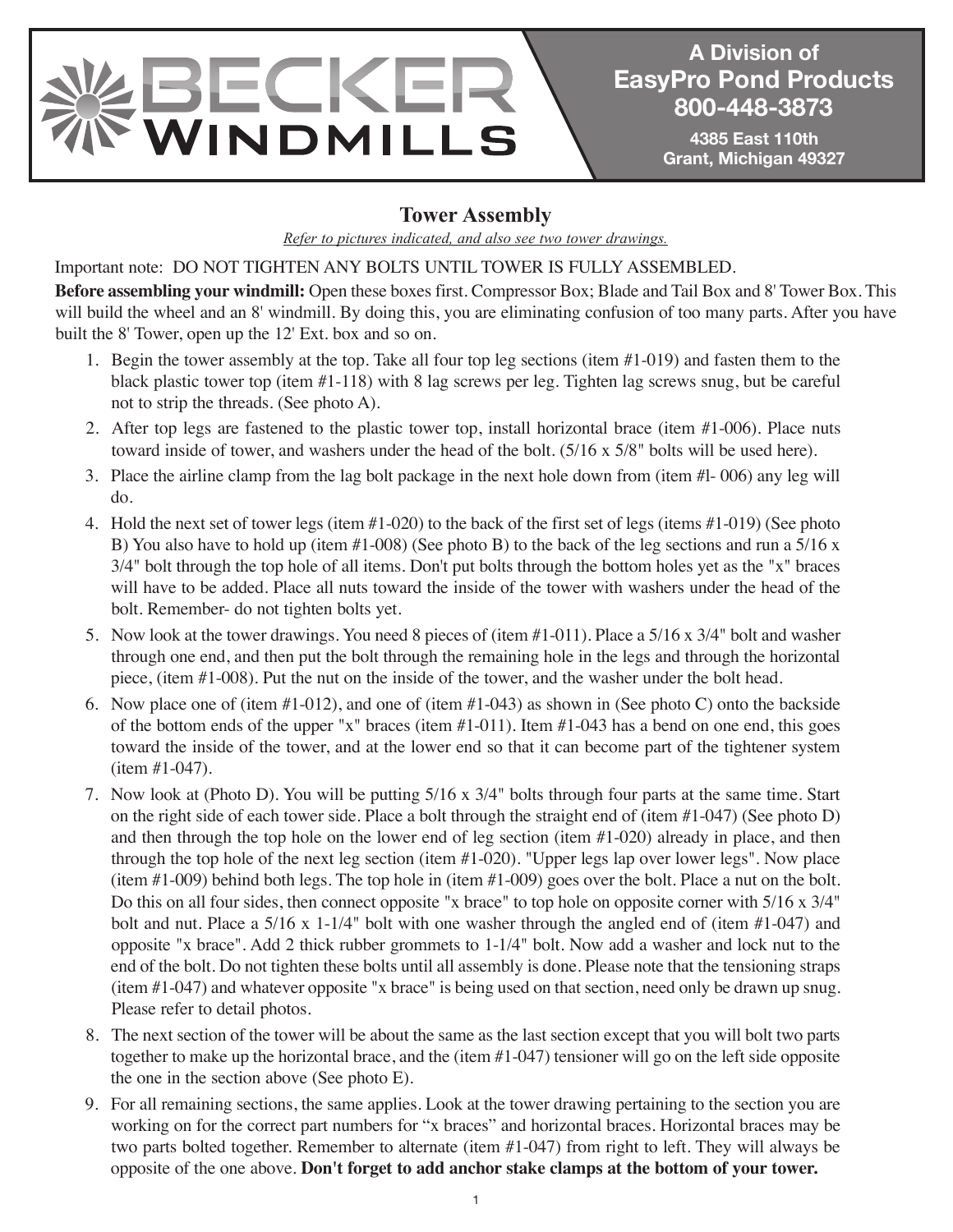**Adding anchor stake clamps:** Refer to (photo F). Notice that the angle of the holes in the clamps, match to the angle of the tower leg. The clamps are rights and lefts to correctly fit the tower.

**Tightening tower bolts:** It is best to draw the "x" braces up fairly snug first (on the entire tower) (if you over tighten "x" braces you can pull the legs out of a straight line), and then tighten all other bolts on tower legs and horizontal braces at overlaps. Now readjust "x" braces (again, they need to be only snug). After all "x" braces are adjusted tighten the bolts at the center of "x" braces where all four pieces join.

### **HORIZONTAL AND "X" BRACES**

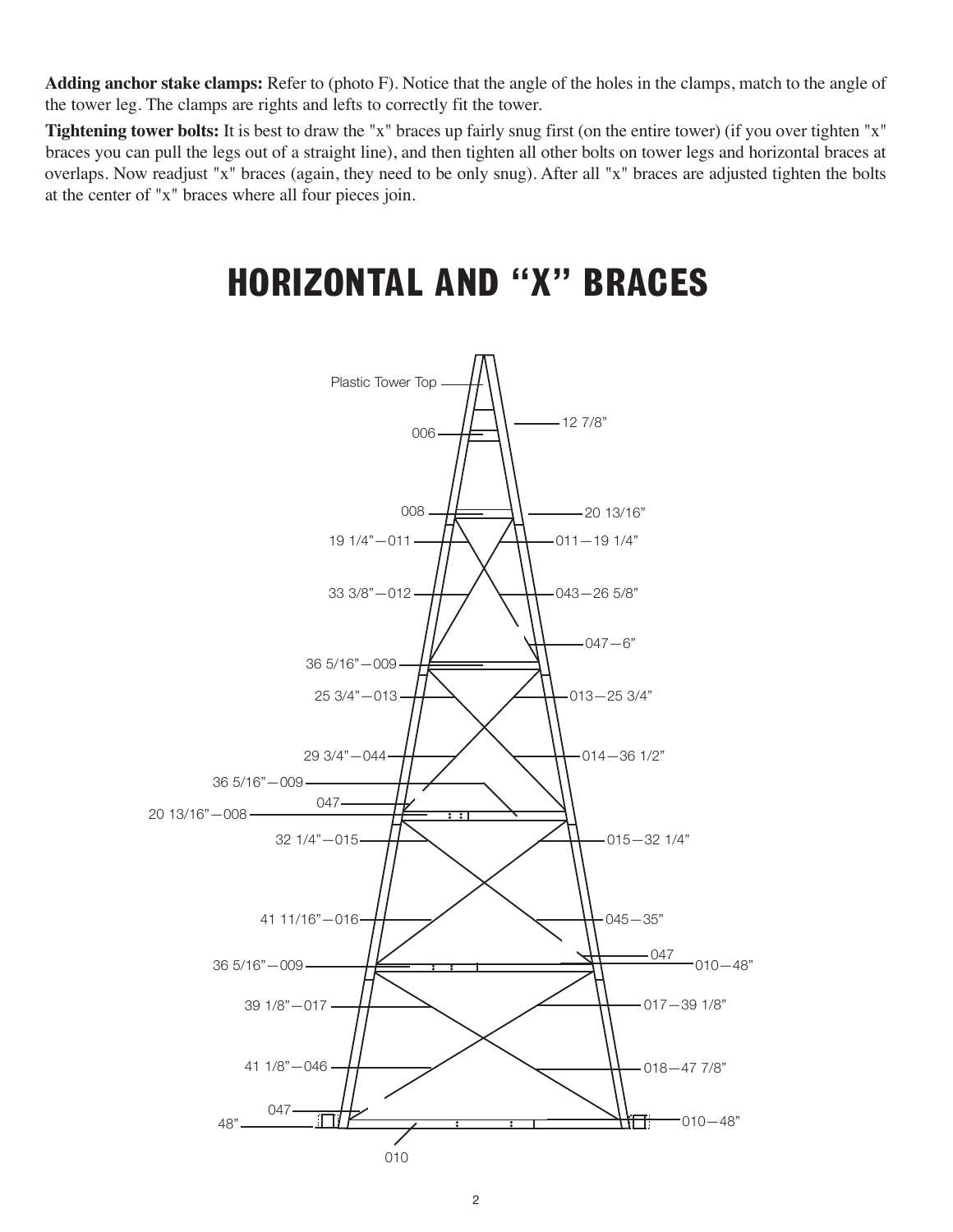### **VERTICAL LEGS AND DETAILS**

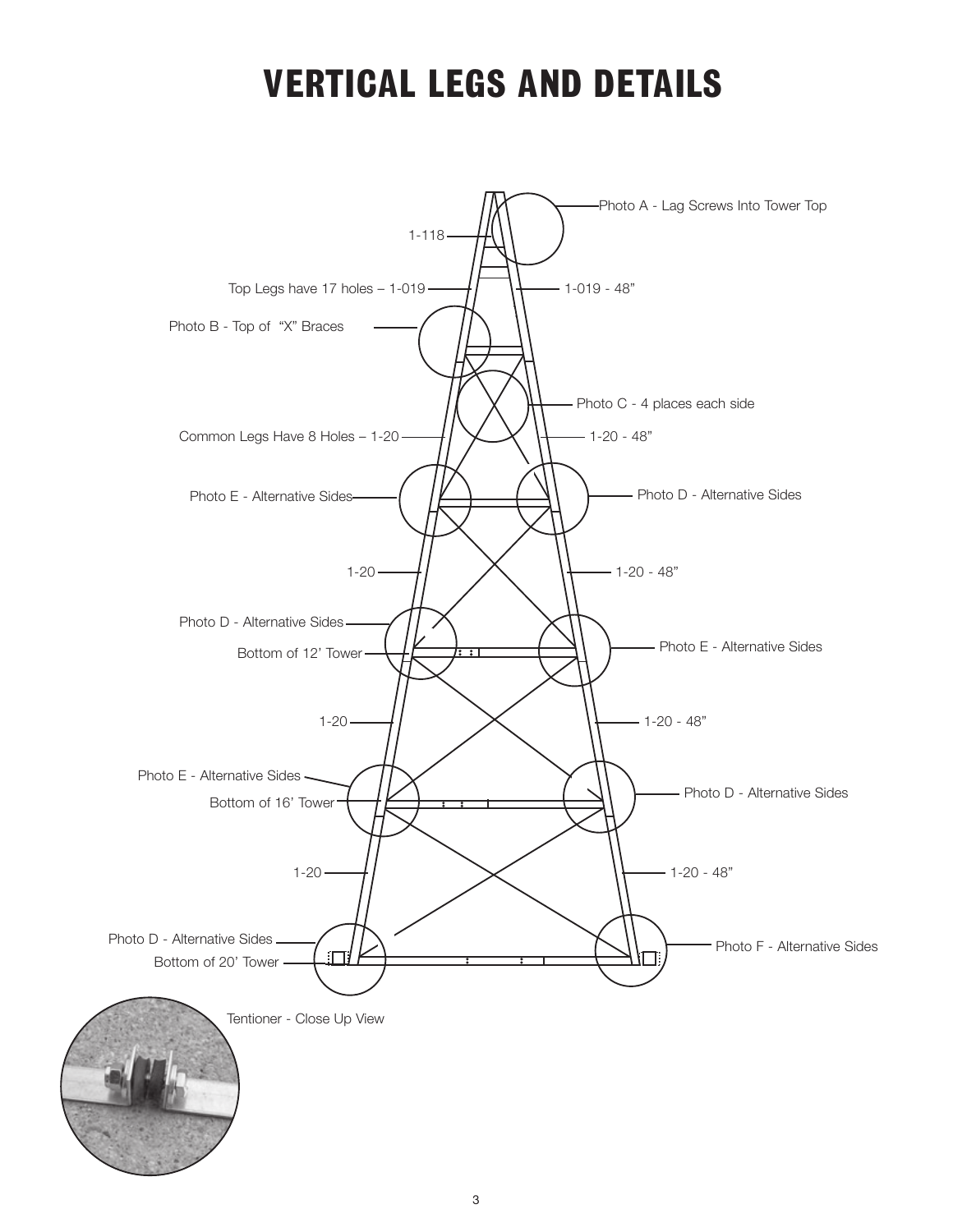# **TOWER**



Item 1-011

Photo C

Item  $1-043$ 

Item 1-012



Item 1-008



Photo D Item 1-047





Photo F

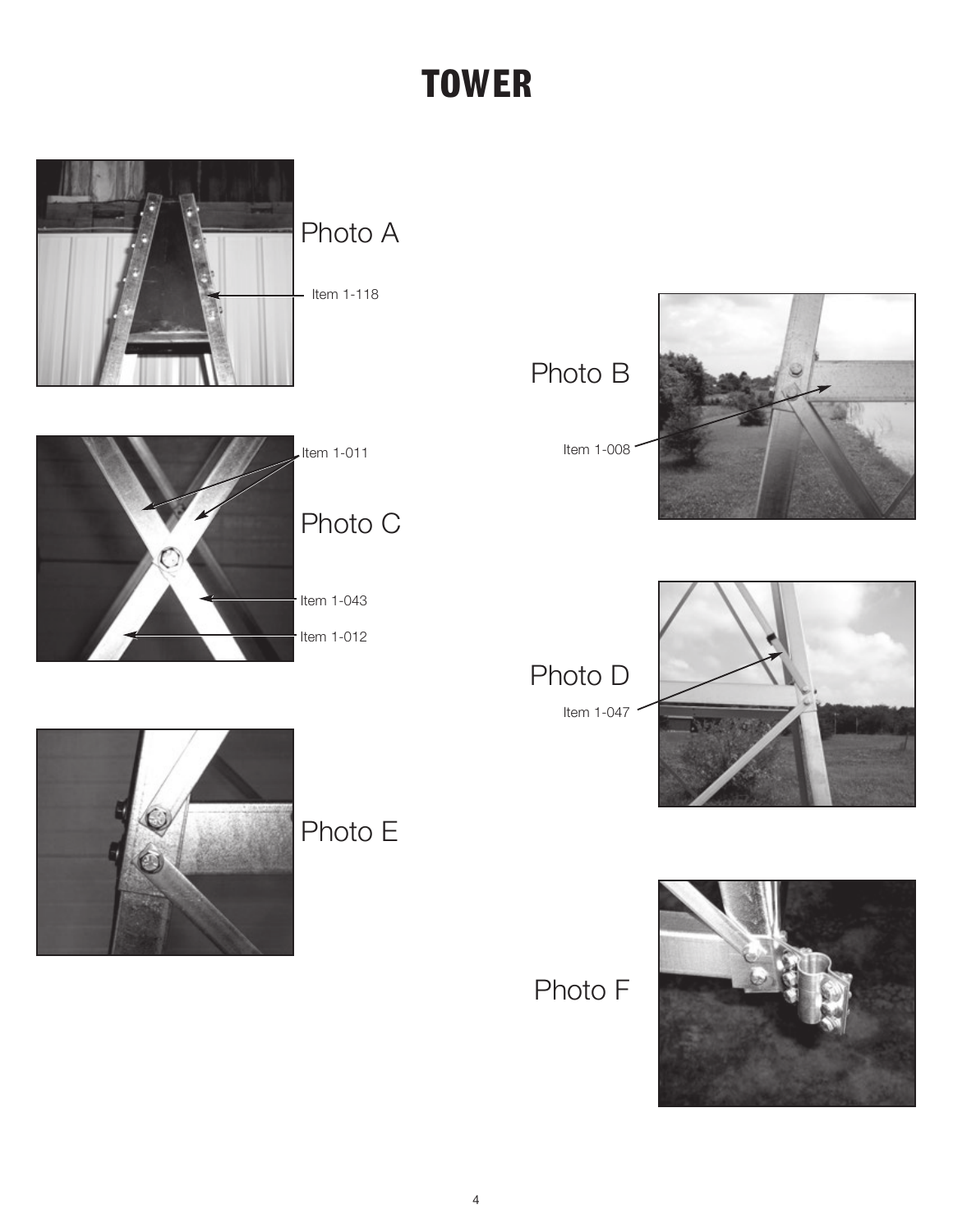#### **Head unit assembly and set up instructions**

- 1. Lay the center hub down (item #1-114) with the front facing up, in an area large enough for entire blade assembly. The front of hub has a small center hole - back hole is one inch.
- 2. Attach blades (item #1-005) by lining up the three bolt holes in the bottom of the blade with the three diagonal holes on the outside diameter of the hub (item #1-114) See photo (#G & #H). The blades will have to turn clockwise; this means the concave side of the blade will face toward you. **(Leave all bolts loose until wheel is done)**
- 3. Secure blades to center hub with 5/16 x 3/4" bolts, large washers and nuts. As you assemble the blades you will add the stiff backs (item#  $047 \& 048$ ) to the center bolt. See photo (#G), you will also need a large washer on head of bolt, and nut on end of bolt, after it passes through the stiff back.
- 4. Next, fasten the blade spacers (item #1-028) between blades with 5/16 x 3/4" bolts, washers and nuts. The washer goes under the nut. Note: Leave these bolts very loose until all blade spacers are installed - then tighten them. (You may need a "drift" or Phillips screwdriver to align the holes on the last pair of bolts).
- 5. **Make sure all bolts on wheel are tight (one loose bolt, may cause damage)**
- 6. Now get the pivot tube, item# 029 and slide the pivot tube (with the spot weld on side of top end) through the back two - 2" holes until the weld spot on Pivot tube touches top of compressor flange. Place "U" bolt around pivot tube above the bottom plate of compressor - through the holes and tighten nuts on inside of compressor. (See Photo K)
- 7. Next, move to the tail assembly. Line up the four sets of holes by overlapping the tail fins (item #1- 026). Bolt together the back three sets of holes leaving the first set to bolt the tail arms to (items #1-031 and 1-032 see photo I and J).
- 8. Now look at photo I. The tail fin is in between two 1/4" thick UHMW spacers. (The tail arms are mounted to the out side of the spacers.) Now bolt through all parts using 1 1/2" bolts supplied with washers and lock nuts. Leave these bolts loose until you attach arms to compressor. Now attach the other end to the tail arm supports and to the black can, using  $5/16 \times 5/8$ " bolts (See photo #K). Remember to go back and tighten the other end of tail arms. **Make sure all bolts are tight.**
- 9. Next slide hub (see photo #G) (item #1-114) over shaft. **Line the set screws to the flat spots on shaft. (don't tighten yet)** Tighten the 4 bolts on front face of hub. Next, place a 5/16 x 3/4" bolt and small washer into the end of the shaft-through the small hole in the hub. Now tighten set screws onto shaft. **(Very important: Make sure set screws are on center of flat spots on shaft)** Install the dome (item #1-129) (see photo #L) to hub (item #1-114) using four sheet metal screws. **(Very important: Make sure all these bolts are tight. Damage may occur if loose)**
- 10. Now you can put the Back Plate on the back of the compressor. The Filter will either be on the top left or right of the Back Plate. On either side, you will want to take the bottom of the Back Plate and slide it just above the tail arms and behind the Pivot tube. (See photo #K) Also, attach the heater hose on top of the compressor. Tighten clamps.
- 11. The head unit is now ready to mount onto the tower top. Slide the 3 white washers, then the large steel washer onto the pivot tube. Do not grease. The three white plastic washers are self lubricate, and should never be lubed.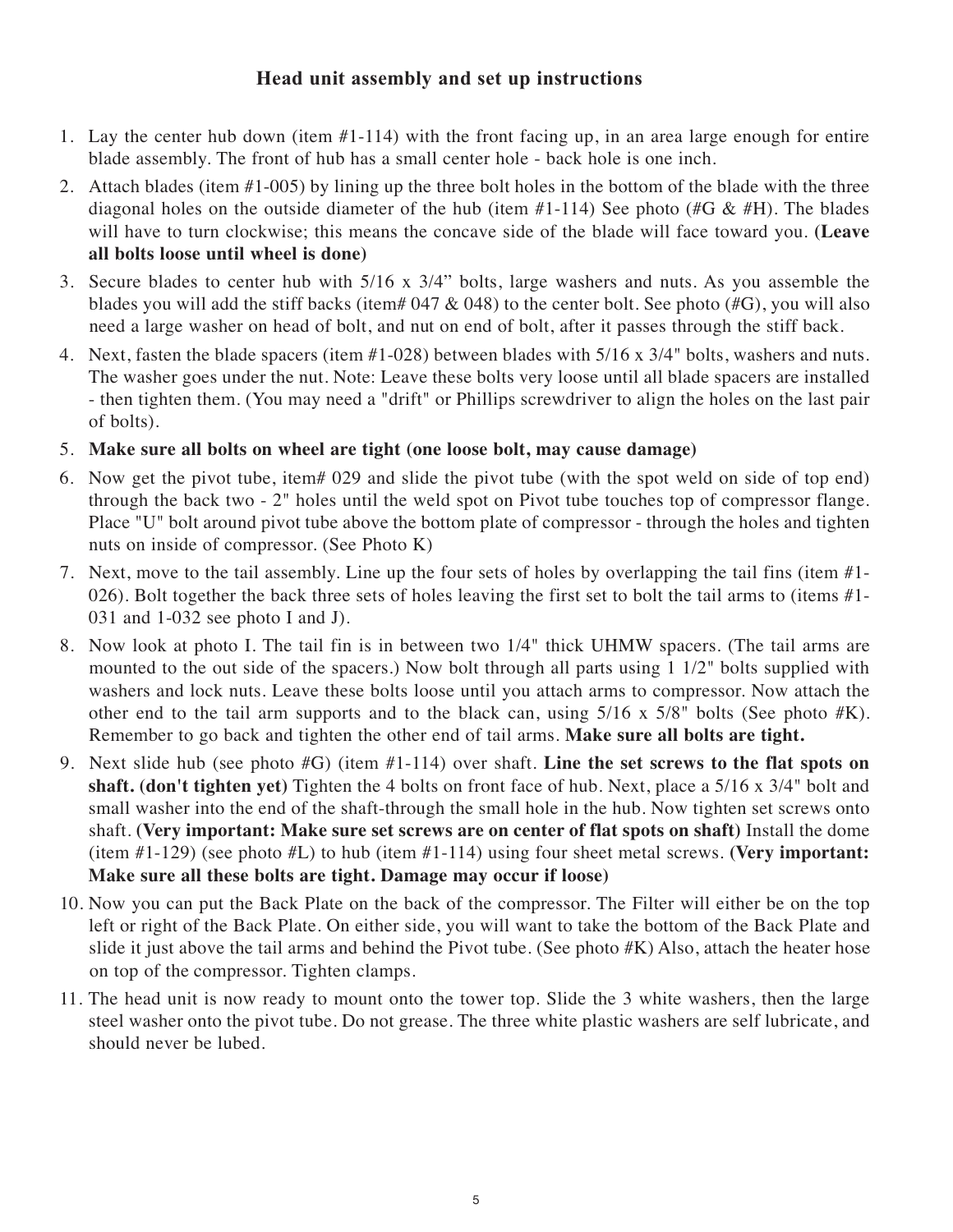# **Head Assembly**

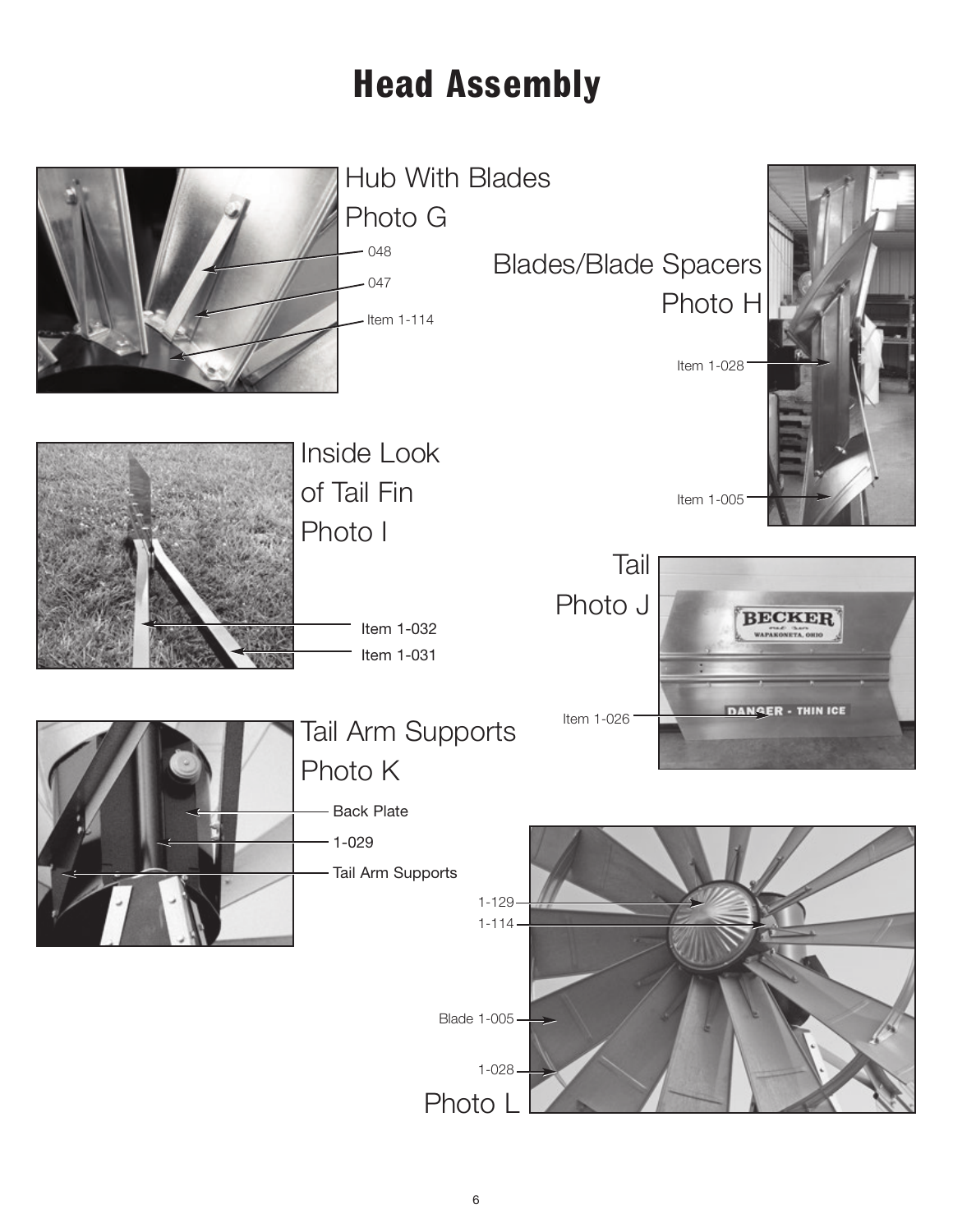#### **Set up Instructions:**

Place the bottom end of two tower legs where you want the tower to stand. I recommend that you drive two 24" approx. stakes into the ground just behind the bottom horizontal piece. These will help to keep the bottom of the tower from sliding as you raise the tower. Now place a sawhorse under top end of the tower. Keep the sawhorse down from the top far enough to allow room for the blade assembly. Make sure you have the three white washers and large steel washer on the pivot tube. Pick up the head assembly and slide the pivot tube (item #029) into the tower top.

#### **Anchoring System:**

The standard anchoring system supplied is four 1" x 48" steel tubes wedged on both ends, with one end welded. Drive these stakes into the ground through the anchor stake clamps at the bottom of each tower leg. "The welded end goes up." The stakes should be driven down as far as possible. It is best to drive in the stake on the highest corner "elevation" first, to arrive at the height of the other stakes. Then using your level you can level your tower and tighten the anchor stake clamps. This anchoring system works well in most areas, but you must use your own discretion. A newly placed mound, such as pond banks, or sandy soil may not hold, if you think your ground will not hold, you can do other types of anchoring. **(Warranty will not cover blown over windmills.)**

#### **Attaching Airline:**

Run your airline up through the holes on the inside of tower legs. Give the airline a slight "S" curve before attaching to bottom of pivot tube. Twist hose back and forth to create groove inside. **Do not clamp hose here.**

#### **Safety:**

- **1. This tower, was not designed to be climbed on.**
- **2. Do not stand near the windmill during electrical storms.**
- **3. Do not work on the windmill while the wind is blowing.**
- **4. Always tie off or otherwise secure the windmill, before working on the windmill.**

#### **Please Note:**

This windmill has been designed by a professional design engineer for maximum strength, however it is possible that a severe storm may damage or destroy it. Due to this, the windmill should be covered by your own insurance.